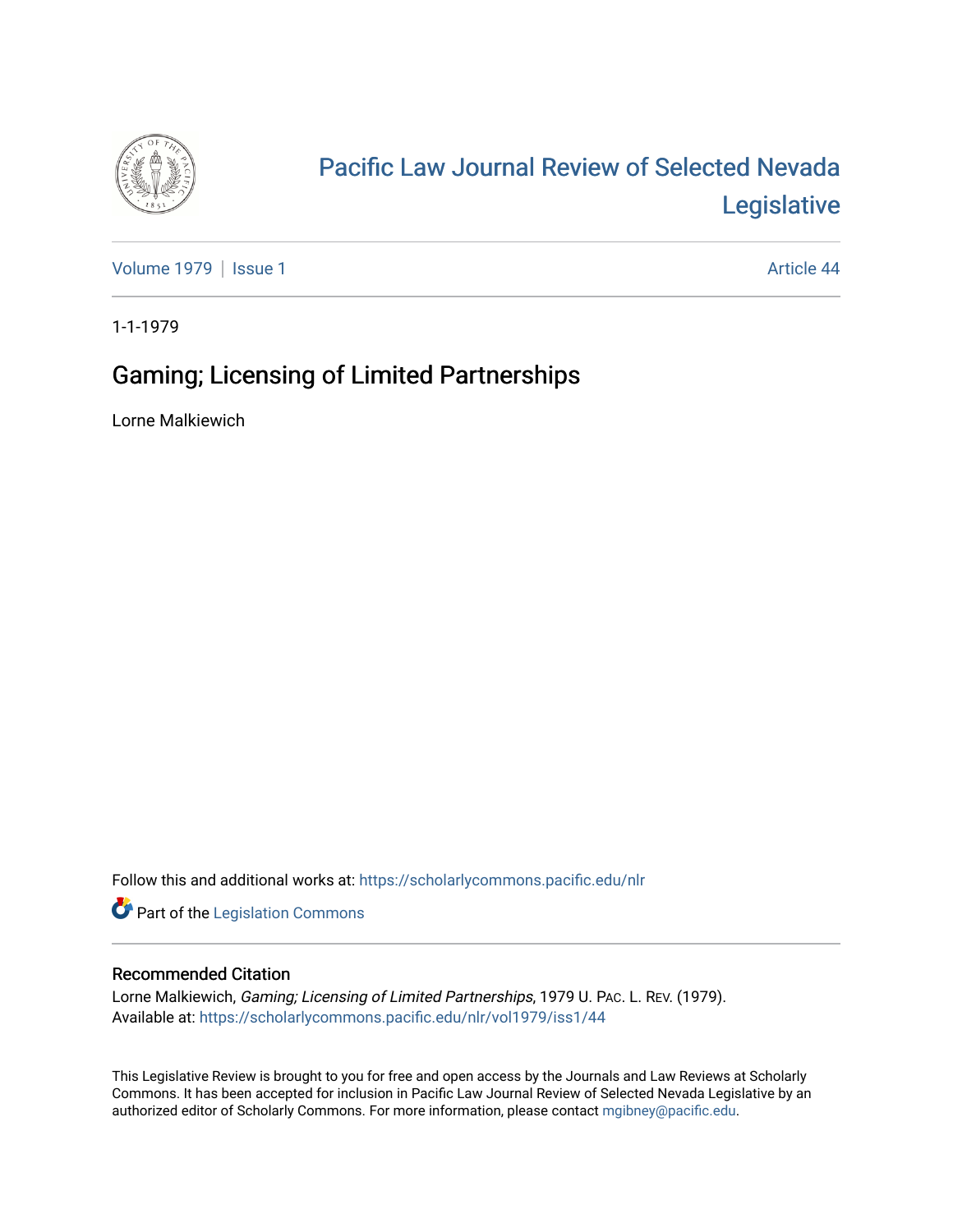Nev. Stats. chs. 524 §2 and 662 §14 for amended form).

- 3. Id.
- 4. 1977 Nev. Stats. ch. 568 §2, at 1417 (NRS 463.343(5), amended by Ch. 430 §13).
- 5. Ch. 430 §13 (amending NRS 463.343(5)). See State Gaming Control Board v. Eighth District Court, 82 Nev. 38, 40, 409 P.2d 974 (1966).
- 6. 1975 Nev. Stats. ch. 452 §12, at 683 (NRS 463.312(9)), (amended by Ch. 430 §9).
- 7. Ch. 430 §9 (amending NRS 463.312(9)).
- 8. Id. \$1 (amending NRS 463.011).
- 9. Id. §11 (amending NRS 463.335(l)(a)).
- 10. Compare Ch. 430 §11 (amending NRS 463.355(4)) with 1977 Nev. Stats. ch. 571 §16, at 1435 (NRS 463.355(4)).
- 11. Ch. 430 §11 (amending NRS 463.355(7)).
- 12. Id. §14 (amending NRS 463.350(1)).
- 13. Id.
- 14. NRS 463.350(3) (as amended by Ch. 430 §14).
- 15. Ch. 430 §5 (amending NRS 463.120(4)c)).
- 16. 1971 Nev. Stats. ch. 379 §4, at 672 (NRS 463.120 (4}(c), amended by Ch. 430 §5).
- 17. Ch. 430 §11 (amending NRS 463.335(9)).
- 18. 1977 Nev. Stats. ch. 571 §7, at 1428 (NRS 463.110(1), amended by Ch. 430 §4).
- 19. Ch. 430 §4 (amending NRS 463.110(1)).
- 20. Id.
- 21. Id.

#### GAMING; LICENSING OF LIMITED PARTNERSHIPS

Adds to NRS Chapter 463 Amends NRS 463.160, 463.165, 463.170, 463.386, 463.482, 463.615, 463.635, 463.637' 463.639, 463.641 SB 420 (Dodge, Close, Sloan); STATS 1979, Ch 662

Chapter 662 provides for the licensing of limited partnerships<sup>1</sup> for gaming.<sup>2</sup> Under prior law, each person having a direct or indirect interest in the partnership was required to obtain a license.<sup>3</sup> Chapter 662 should broaden opportunities for investment while maintaining control over the gaming enterprise. $4\,$  In order to be eligible for a gaming license, a limited partnership must a) be formed under the laws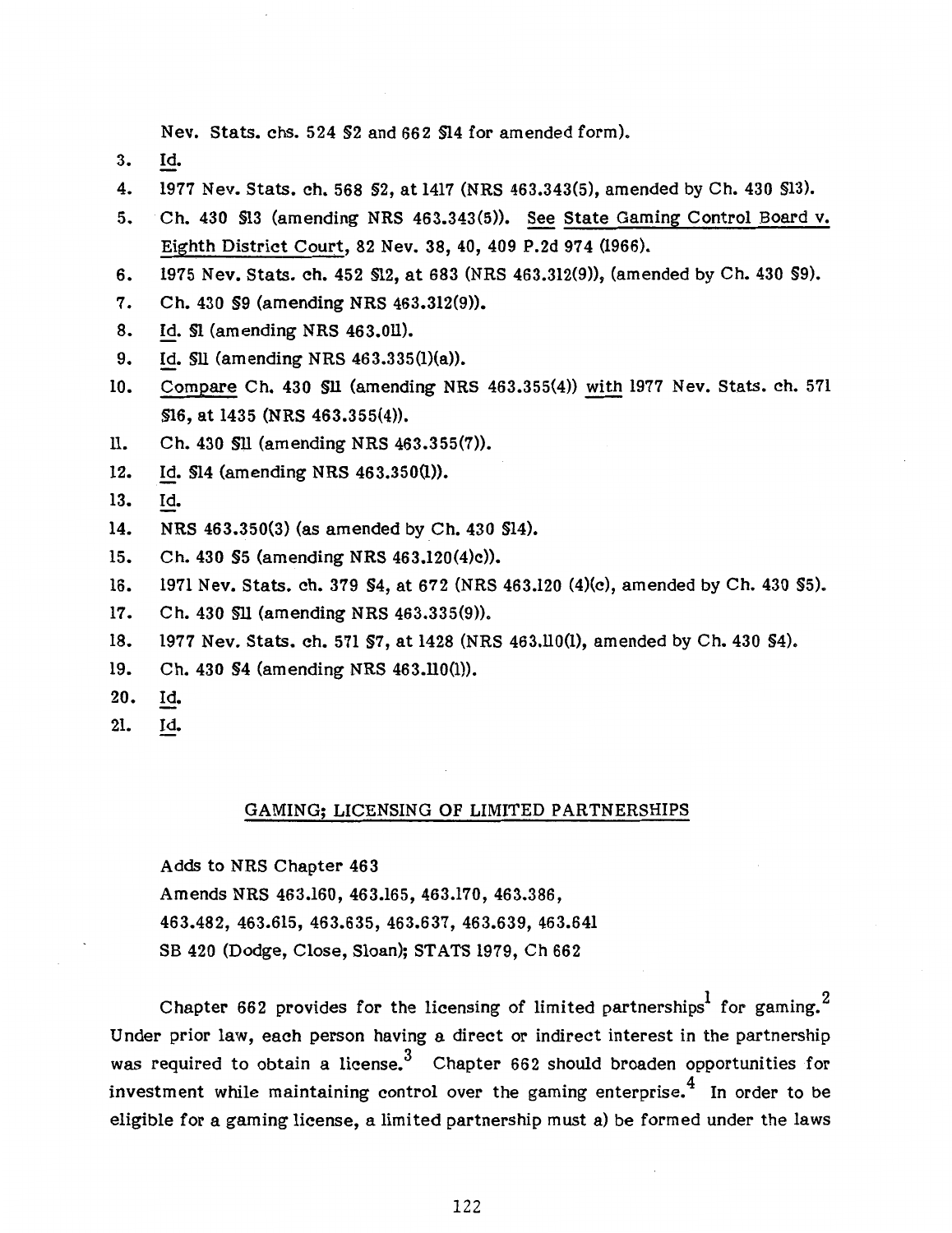of Nevada; b) maintain an office on the licensed premises, c) comply with Nevada's limited partnership laws, and d) maintain a ledger reflecting all ownership interests in the partnership.<sup>5</sup> The ledger must be available for inspection by the Nevada gaming commission (hereinafter "commission") and the gaming control board (hereinafter "board"), without notice, at any reasonable time.<sup>6</sup> Additionally, the certificate of limited partnership must include gaming as a stated purpose for the partnership,  $\frac{7}{1}$  and must include the following restrictions: a) any transfer of an interest in the limited partnership is ineffective unless approved by the gaming commission;  $8$  b) any owner found unsuitable by the commission must have the amount of his capital account returned to him within ten days;  $9^9$  and c) upon receiving notice of a determination of unsuitability, it is unlawful for the unsuitable owner to receive any remuneration or exercise any voting right conferred by his interest.10

A limited partnership which applies for a gaming license must supply the board with detailed information of the partnership's structure, including the names, personal history and fingerprints of all general partners and key employees, and the names, addresses and interests of all limited partners.<sup>11</sup> The financial records required include balance sheets and profit and loss statements for the three preceeding years, or from the time the partnership was formed if it has not existed for three years.<sup>12</sup> The partnership also must report remuneration to persons, other than general partners, of over \$30,000 per year.<sup>13</sup> The rest of the required information concerns the various interests, debts, contracts and options of the partnership. $^{14}$ 

Every general partner and limited partner must be individually licensed for the partnership to hold a gaming license.<sup>15</sup> The commission may require the partnership's employees, executives and lenders to apply for a license.<sup>16</sup> Any peson the commission requires to be licensed must apply for a license within thirty days after the commission requests him to do so.<sup>17</sup> A publicly traded corporation<sup>18</sup> which is a limited partner does not need a license, but must comply with NRS 463.635 to 463.645,<sup>19</sup> which regulate corporate licensees. <sup>20</sup> After licensing, the limited partnership must report any change in key personnel to the board and the commission.<sup>121</sup> The partnership must furnish the board with annual profit and loss statements and balance sheets.<sup>22</sup> The commission may require the partnership to furnish the board with a copy of the partnership's federal income tax return.  $^{23}\,$  If an employee of a limited partnership, who is required to be licensed, does not obtain a license or has his license revoked, the partnership must terminate his

123

/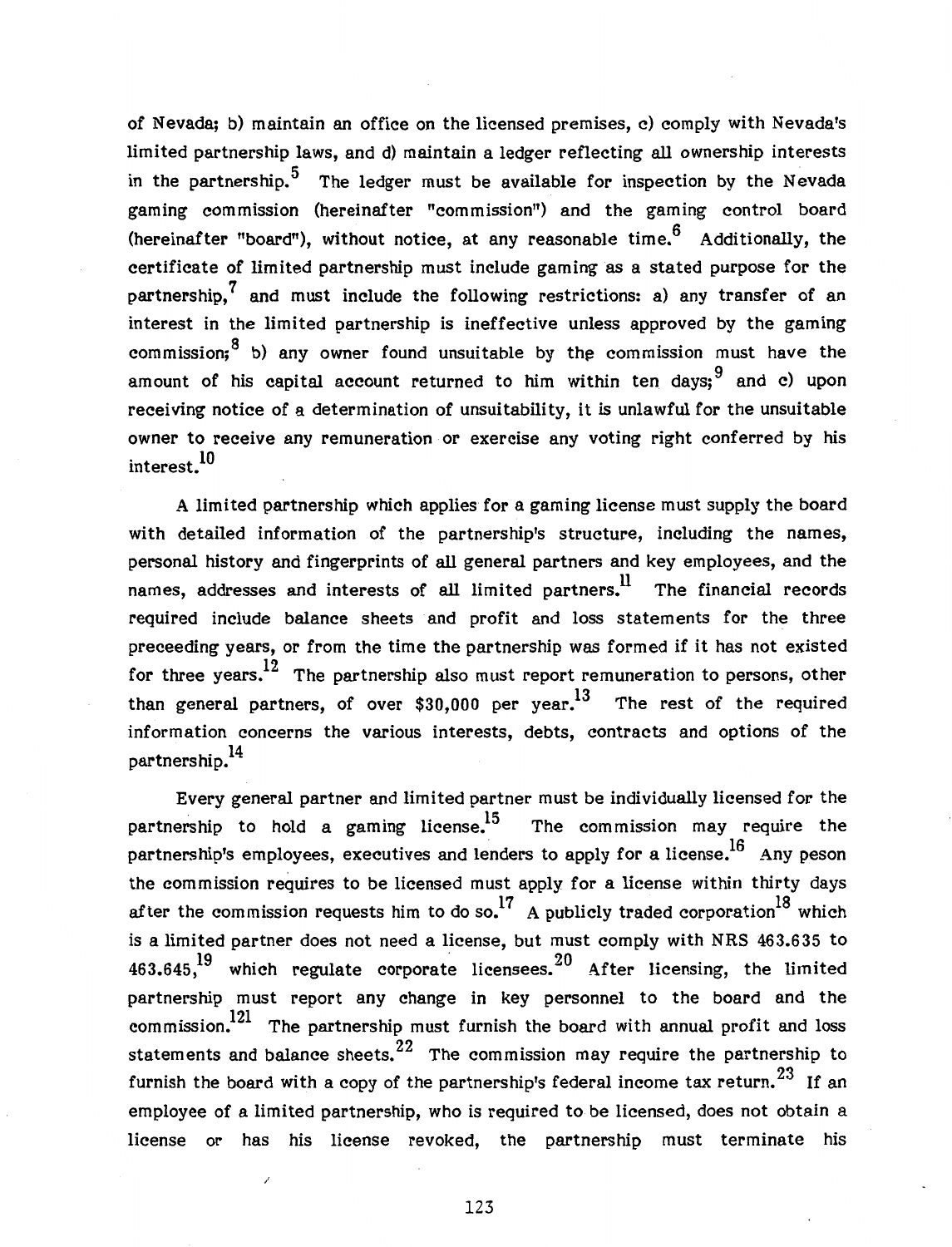employment.<sup>24</sup> If another employee is designated to replace the terminated employee, the new employee must apply for a gaming license.<sup>25</sup>

The commission may waive one or more of the above restrictions on limited partnership licensees if it determines that the waiver is consistent with public policy.  $26$  If the partnership does not comply with the laws of Nevada and the regulations of the commission, the commission may suspend, revoke, limit or condition the partnership's license, or fine the partnership.<sup>27</sup>

Chapter 662 makes additional changes to coordinate Nevada gaming law with the new limited partnership provisions. Existing law allows subsidiaries of corporations to furnish slot machines, gaming equipment, services and property for the corporation without first procuring a gaming license.<sup>28</sup> Chapter 662 extends the same privilege to subsidiaries of licensed limited partnerships.<sup>29</sup> If a corporate licensee or licensed partnership is reorganized, creating a limited partnership which is licensed at the same location within thirty days after reorganization, then the license of the former licensee is deemed transferred for license tax purposes. $^{\rm 30}$ Finally, if a publicly traded corporation owns the limited partnership which is applying for a license, then the corporation must keep a ledger reflecting the ownership of each share of any class of equity security issued by the corporation.<sup>31</sup> The corporation also must supply the required information concerning the structure and financial rights and liabilities of the corporation and the limited partnership.  $32$ 

Lorne Malkiewich

#### FOOTNOTES

- 1. See the Uniform Limited Partnership Act, NRS Chapter 88.
- 2. 1979 Nev. Stats. ch. 662 (hereinafter "Ch. 662") §16 (amending NRS 463.170(6)).
- 3. 1977 Nev. Stats. ch. 570 §13, at 1432 (NRS 463.170(6)) (amended by Ch. 662 §16).
- 4. Ch. 662 §6 (adding to NRS Ch. 463).
- 5. Id. §7 (adding to NRS Ch. 463).
- 6. Id.  $$7 \text{ } $4(b) \text{ (adding to NRS Ch. 463).}$

124